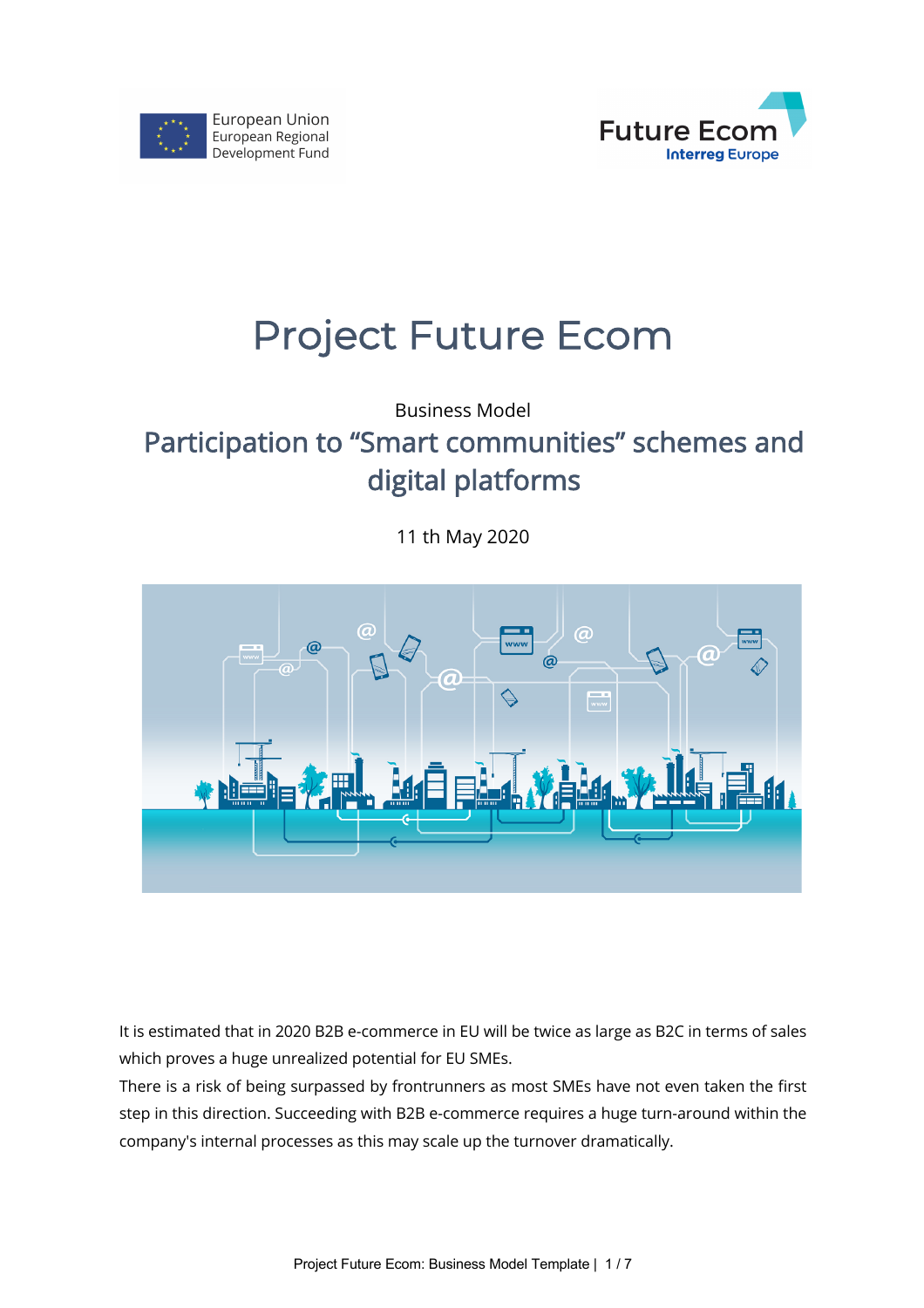



Digitizing and automatizing the internal processes of the SME is the key to managing and keeping up with huge growth in global e-commerce while ensuring economic profit.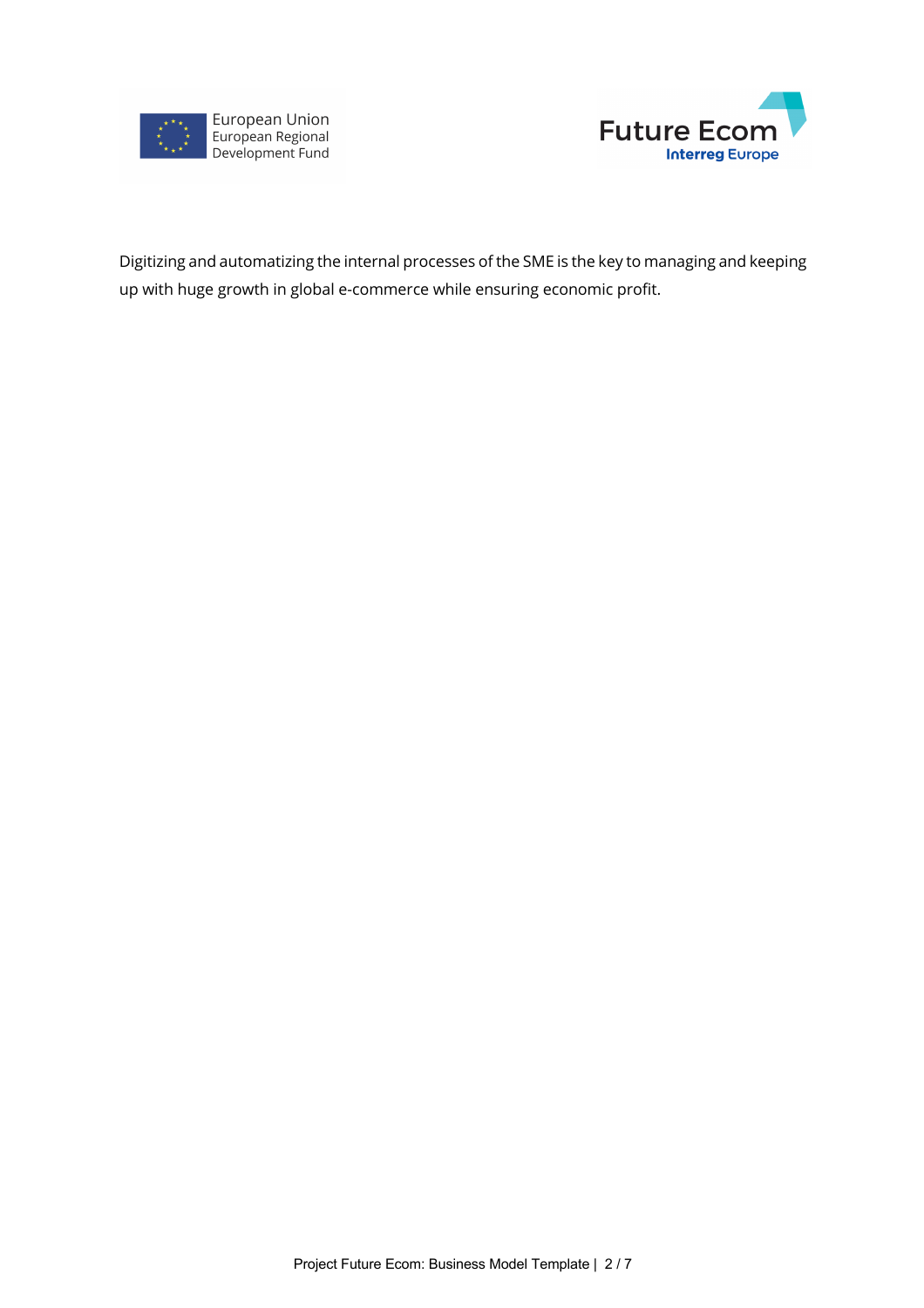



#### 1. Overview

#### Introduce the company, what they supply and who their market is.

Federazione Trentina della Cooperazione (FTC) is the main business association which associates cooperative companies operating in the Province of Trento, Italy. currently it counts about 450 member companies connected to about 280.000 people.

FTC is the main promoter and developed of the project " $\frac{\text{cooperation } 4.0"}{\text{C}}$ . The project aims at developing a collaborative platform and will represent the evolution of the "Cooperation Card", a tool already tested and used by the families connected with member companies. The project involves members from all sectors and potentially all cooperatives, developing inter-cooperative interactions, collaborations and opportunities for goods and services.

It applies the model of a "smart community" which aims at responding to immediate needs, providing a system value (greater that the addition of single initiatives), engage local actors for a common purpose. The Smart community model is composed by different characteristic elements, such as a framework of nodes and relationships, value aggregation and redistribution models connected to general purposes (corporate welfare, mutualistic, etc.), an overall collaborative platform (usually based on the blockchain technology), a structure of specific applications over the overall platform, specific tools and rules

## 2. The Digital Opportunity

How Digital technology is impacting the company and how they are adapting process or product to take advantage of this? The Smart community represents a social and economic structure in which the community manager (better named as "enabler") does not take a predominant role but manages the infrastructure and technologies which enables the production and the use of services through specific digital tools (i.e. smart contracts, wallet, etc).

Behind this digital structured system the community agrees about common goals and the collaboration that derives from the achievement of these goals generates value. This value is transferred to socio-economic fabric through the digital platform in the form of a kind of virtual currency. This system makes it possible to collect resources which, in the absence of the Smart community, would have been destined elsewhere, and send them to the territory and/or towards specific aims.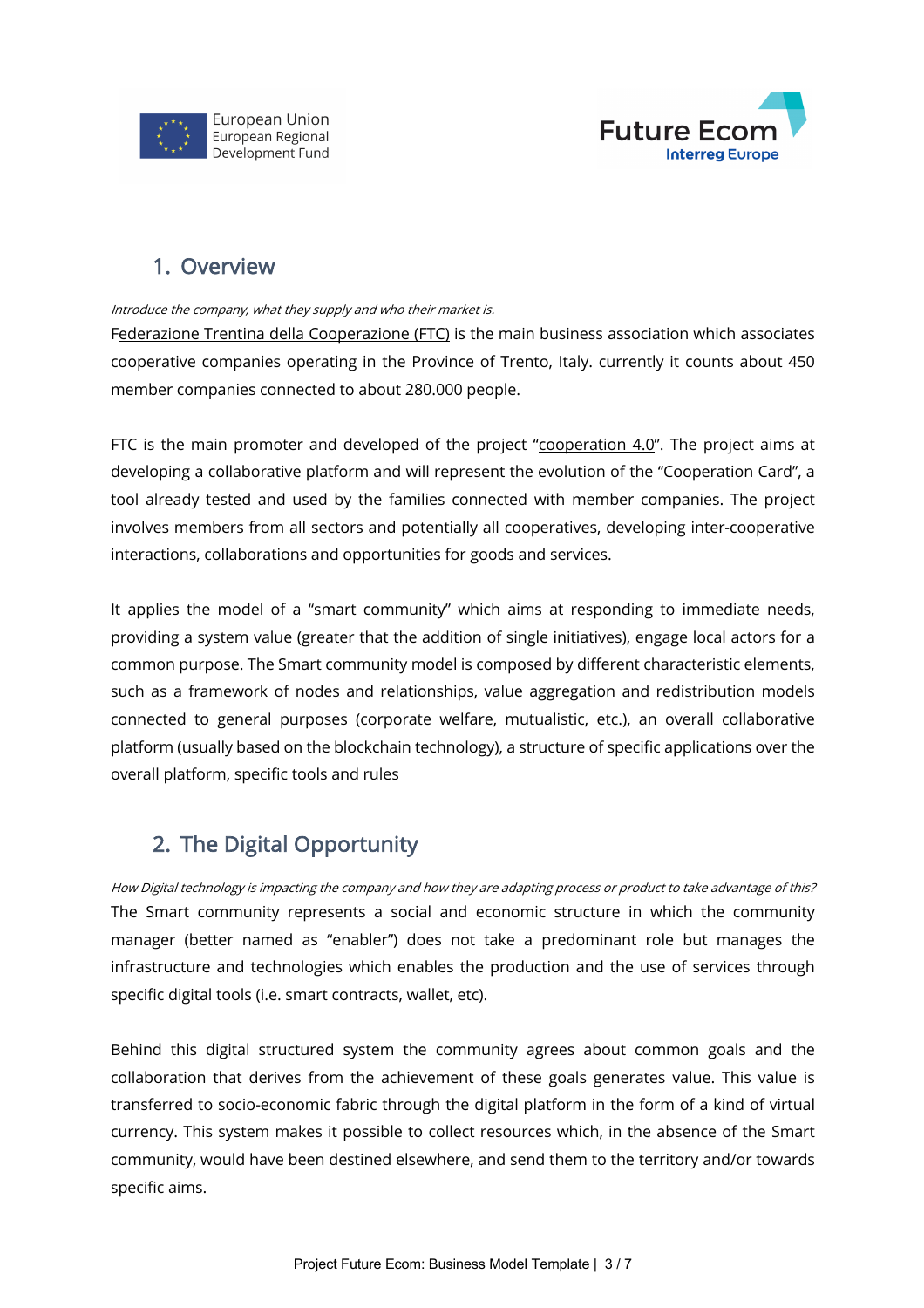



Digital instruments included in a Smart community platform (typically based on blockchain technology applications, tokens, wallets, etc.) enable the composition of a scheme with different working elements, such as:

- the creation of the network that allows the definition of the digital identities of the participants and their role;
- accounting for assets;
- the choice of operating levers (aggregation of demand, sharing of objectives; integration of resources; management of activities and processes; synchronous management of activities; integration of resources; reduction of intermediate steps in the supply chain; alignment to needs);
- configuration of services;
- the implementation of a specific governance system based on the shared responsibilities of all participants.
- the payments on the platform through the interaction with the payment circuits (banking and private subjects).
- accessing to the platform open to all (internal and external subjects to the community) through their mobile and web devices (smartphones, ipads, notebooks, etc.).

Typically, real case rollouts use a private or permissioned blockchain, as it guarantees greater security, privacy and performance.

## 3. Impact on Value Streams

What is the impact of the digitisation on the value generated by the business?

The Trentino Federation of Cooperation, through the creation of:

- 1) the platform that clustered the audience of community cooperation members,
- 2) the multi-channel wallet that collects the value (token) and allows you to use it,
- 3) a model of smart contract defining the rules for transforming behaviors into value and marketplace access, and allowing the partner (citizen, company, etc) to transform the reward (discount) provided for by the agreement into digital spending capacity.

This new spending capacity (which traditionally is dispersed) can be directed towards a defined business marketplace (in this case the group of companies associated to the local cooperation system) the system and will benefit of additional rewards (part of the collective value back or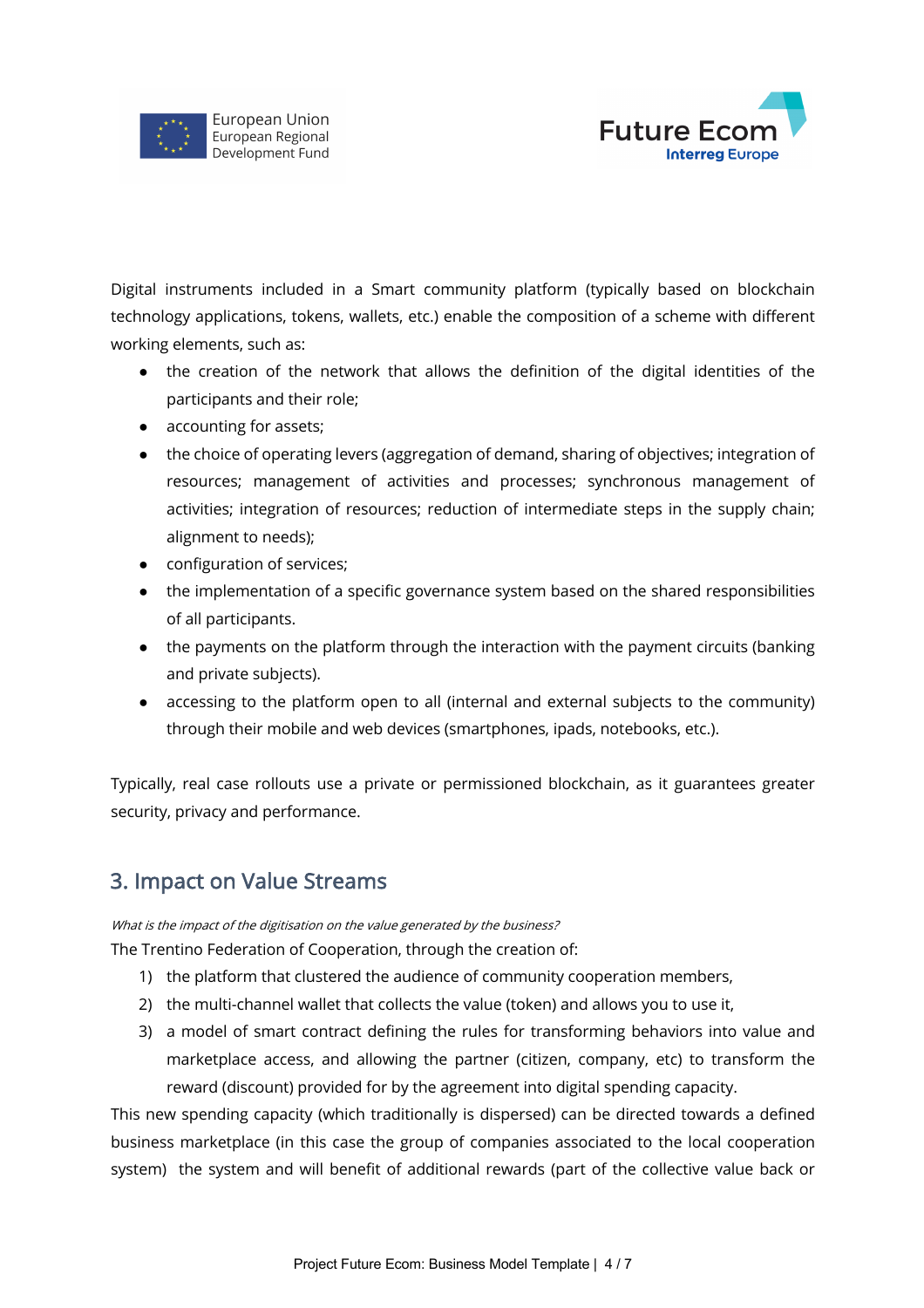



rewards for virtuous behaviors) creating a significant aggregate value (200,000,000 euros, for the specific case study) and a benefit for the territorial system.

The digital wallet is the technological fulcrum that integrates IoT, blockchain and communities and that enables the model by defining scalable synergies and becoming in fact a tool that aggregates and translates digital spending capacity. Synergies can be produced intra-system, if the value is transferred to a subject belonging to the community, or extra-system, if the value is transferred to a reality out of the community. Extra-system interactions can take place with companies outside the territory or with other communities. This additional spending capacity can be addressed to:

- Rewarding for the achievement of "ever greater" cooperation objectives;
- Purchase or promotion of cooperative system goods and services;
- Purchase of products from the cooperative marketplace;
- Integration with partner reward systems;
- Integration of products and / or services with affiliated marketplace systems (Partners)

#### 4. Lessons learned

What has gone especially well or badly in the process? What were the main lessons learned from the process? The "smart community" scheme we can use value a number of value levers that are usually enabled only if included in a sharing and collaborative ecosystem, and through the aggregation of demand for negotiation and an univocal management of transaction with third parties.

The levers of the value are the following:

- Elimination or reduction of steps intermediaries that do not give added value
- Cooperation and sharing of objectives making available to the community developent of skills, resources and ideas
- Resource sharing
- Reduction and integration of supply chain processes
- Integration of resources for more efficient production
- Synchronous management of the activities (it allows to reduce time and consumption)
- Alignment of production activities with community needs
- Engineering management of the underlying processes to the various community activities
- Integrated and interoperable platform that allows you to interact with all the "internet of things" devices, functional to the various activities managed by the community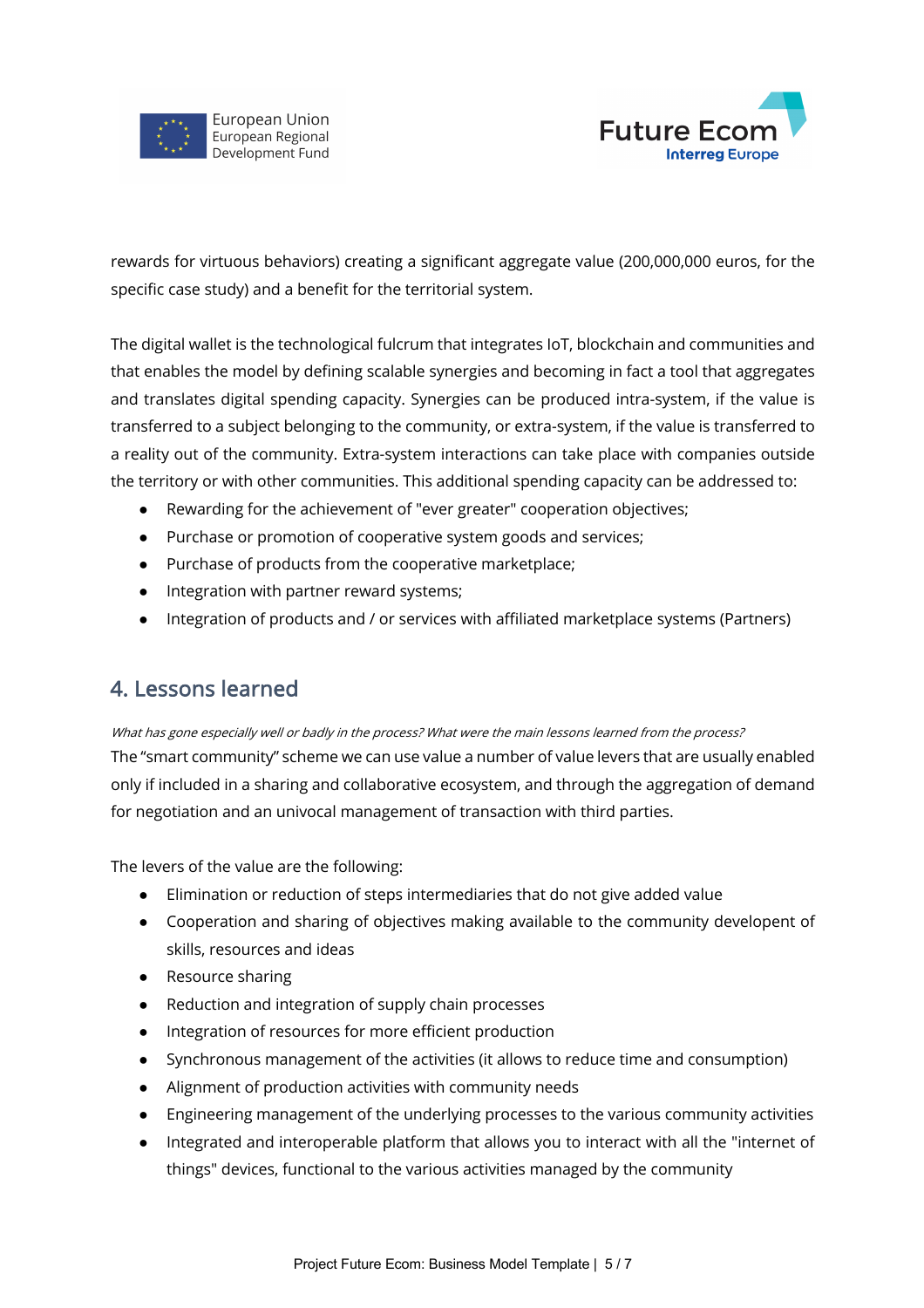



These levers make it possible to optimize the economic value generated by the Smart community and the economic impact of the system in the territory.

The actors of the community (who traditionally produce services individually) work together to create a new aggregated service available to individuals. This service is provided through a Smart Contract which technologically regulates the collaborative process between the subjects. This allows to model the service or product together with the final consumer. This latter is incentivized by rewarding mechanisms connected to his (social and economic) virtuous behavior.

Two critical possible situations should be avoided:

- Pay attention to involve management with and adequate predisposition towards change, collaborative processes with other companies and technological innovation, especially when all these factors are strictly connected to the supply chain (change management).
- identify the right technological partners. Companies that offer technology, often suffering the commercial strength of the products of multinationals, determines consequently an adaptation of their companies to global models, believing that only this solutions can assure performance improvement (or survival). This is not always true, and often the investment in technology is therefore underutilized or misused.

#### 5. Transferability

#### How could businesses in other industries benefit?

The smart communities model can be replicated in different economic sectors. New businesses are actually developing in the field of tourism, commerce, multiutility. This replicability demonstrates the potential of the model, here some of the most significant cases:

● The multiutilities sectors: recent developments in Emilia-Romagna, Italy demonstrated very interesting applications connecting territorial waste and energy management with objectives connected with the reaching of UN Sustainable Development Goals. These applications are based on the idea that it will be possible to associate a panel of virtuous behaviors (individual or community) capable of generating, through their accounting, the relationship between the multiutility and its customers (both as individual customers and community of citizens). The scheme will work through an an easy-to-use technological support